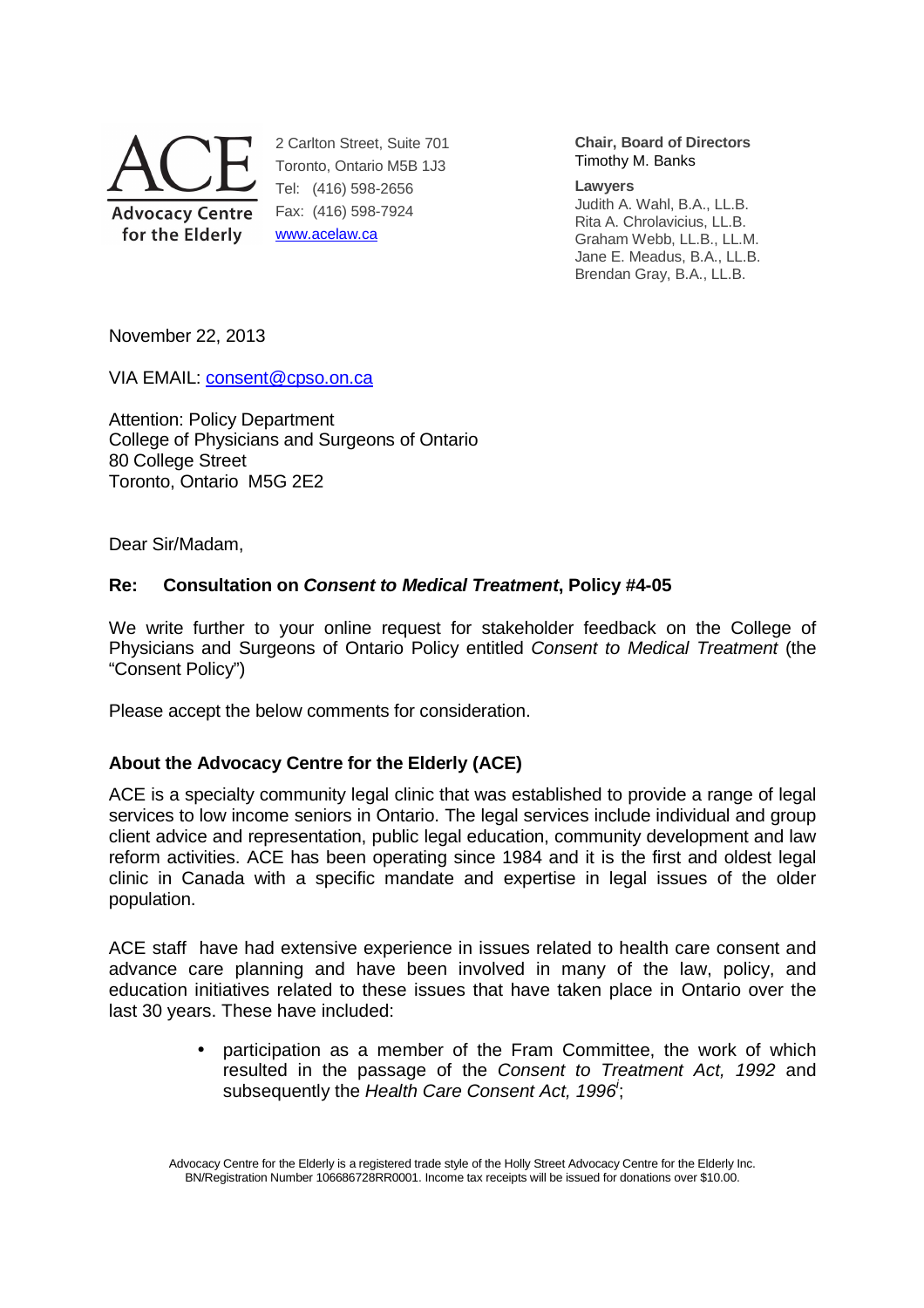- acting as one of the principal writers of the training materials for health professionals that were produced as part of two of the Alzheimer Society of Ontario Initiatives (# 2 and #7) on Physicians' Education and Advance Directives on Care Choices;
- currently participating on the Advisory Committee for the Law Commission of Ontario Project on Legal Capacity, Decision-making and Guardianship; and,
- currently participating on the Ontario Medical Association Presidents Advisory Committee on Palliative Care and Advance care Planning.

### **Commentary on the Consent Policy**

The Consent policy accurately reflects the law on consent as set out in the Health Care Consent Act (the "HCCA") except for one point. We also would like to suggest two additions to the policy based on our experience in doing education for physicians on health care consent and advance care planning. That experience has helped us identify common misunderstandings that the College may want to address in this policy.

### **1. Critique: When Physician believes the SDM is not complying with the Principles for Substitute Decision-Making in the HCCA**

The one critique of the Consent policy, where we would submit that it is not correct, is on Page 6, fourth Paragraph. That paragraph states:

A physician must consider whether the substitute decision-maker is complying with the principles set out in the HCCA. If a physician is of the view that the substitute decisionmaker is not acting in accordance with the HCCA, he or she can call the Office of the Public Guardian and Trustee.

This section refers to a role for the Office of the Public Guardian and Trustee (the "OPGT") that we do not believe is set out in legislation. This section should also reference the obligation of a physician to advise SDMs of the principles they are required to follow when making decisions on behalf of incapable patients and does not reference the specific remedy (an application to the Consent and Capacity Board) set out in the HCCA for when a physician believes that an SDM is not acting in accordance with these decision-making principles.

### **a) OPGT's Role**

It is unclear what role the OPGT would play when contacted by a physician pursuant to the above paragraph. We are not aware of any provision in the legislation that gives the OPGT any role or particular authority when contacted by a physician. Presumably, this paragraph envisages that the OPGT will either educate SDMs on what the law states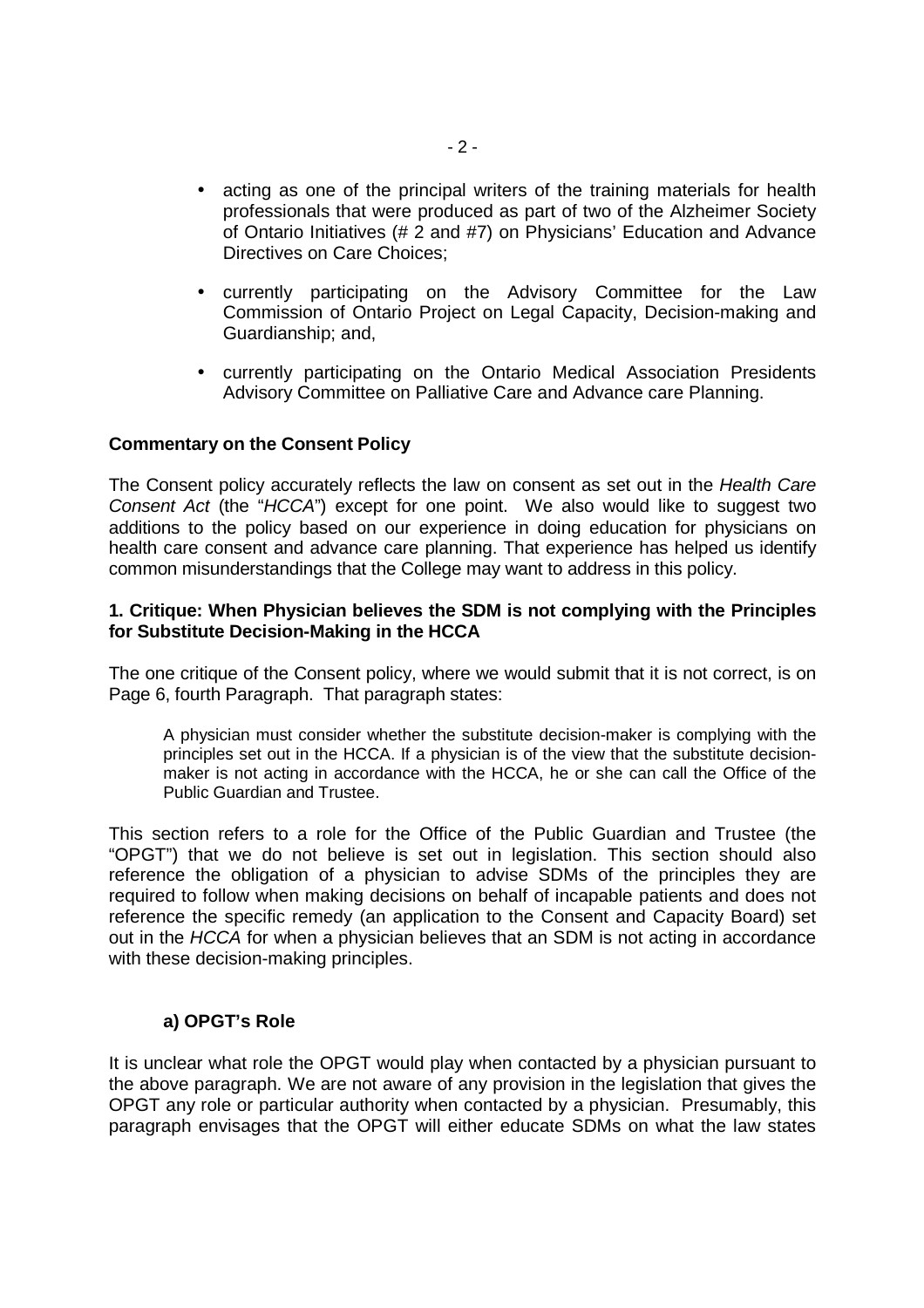they need to consider when making decisions for patients, or to direct SDMs to make decisions in a particular way. If the OPGT is indeed acting in such a role, we are not aware of it. We suggest that the CPSO speak with the OPGT to determine whether they offer any services in this respect that would assist physicians.

According to the HCCA, the OPGT is the SDM of last resort if the patient has no other SDM that is higher ranking on the SDM hierarchy (as correctly stated on page 5 of the Consent policy). As well, the OPGT must act as SDM for the patient if equal ranking SDMs disagree and that disagreement cannot be resolved (see HCCA s. 20(6)). However, this is different from the OPGT being contacted by the physician where the physician believes an SDM is not acting in accordance with the HCCA.

### **Recommendation: Unless the OPGT advises the CPSO that they are willing to act in the role as described in the existing Consent Policy, we would suggest that this statement as it is worded now be removed from the Consent Policy .**

On a related point, the Consent Policy contains a Statement about the Role of the OPGT when equal ranking SDMs disagree (page 6):

If there is disagreement between persons described in the same paragraph, which cannot be resolved, then the Public Guardian and Trustee may be called upon to make the decision. [Emphasis Added]

We suggest that the word "may" in this sentence be changed to "must" We suggest this change because the wording in s. 20(6) of the HCCA is that the OPGT must act as SDM

#### **Conflict between persons in same paragraph**

20…(6) If two or more persons who are described in the same paragraph of subsection (1) and who meet the requirements of subsection (2) disagree about whether to give or refuse consent, and if their claims rank ahead of all others, the Public Guardian and Trustee shall make the decision in their stead.

We recognize that the wording as it is now is correct in that it states that the physician "may" call the OPGT when with a conflict between SDMs. However our experience in education programmes is that physicians have not understood that the OPGT is required to act when contacted. Knowing that the OPGT is required to act as SDM may assist physicians in discussions with SDMs that cannot reach an agreement. Disagreeing SDMs may seek resolution of their differences because they would not want the OPGT to receive authority to act.

## **b) Responsibility of Physician to Advise SDMs of their Obligations**

SDMs do not necessarily understand that they are required by law to follow particular principles for decision-making when making decisions on behalf of the incapable patient.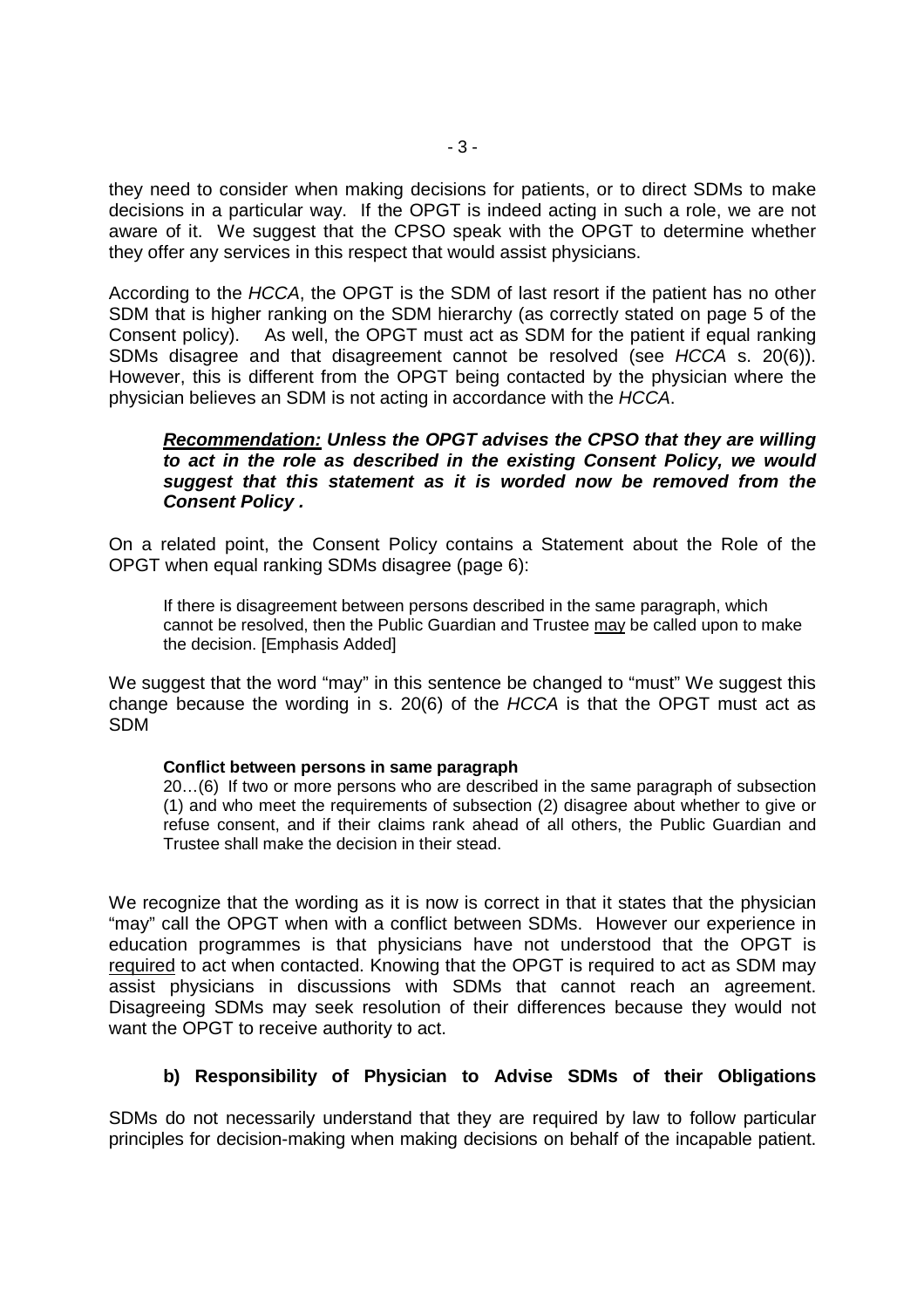In the view of ACE, physicians have a legal obligation to advise SDM's of their decisionmaking obligations. We note that the decision of the Court of Appeal for Ontario in Benes v.  $A.M<sup>i</sup>$  places this responsibility on health practitioners.

### **Recommendation: We would suggest that the Consent Policy be amended to include a statement advising physicians of their obligation to explain these principles to SDMs.**

## **c) Application to Consent and Capacity Board under s. 37 of the HCCA**

The Consent Policy makes no reference to the availability of an application to the Consent and Capacity Board (the Board) where physicians believe that an SDM is not in compliance with the principles for decision-making as set out in s. 21 of the HCCA. That application is detailed in s. 37 of the HCCA.

The parties to the application include the physician, the SDM, the incapable patient and anyone else that the Board specifies. As part of the hearing, the Board will also review the finding that the patient is incapable with respect to the proposed treatment. In determining whether the substitute decision-maker complied with section 21, the Board may substitute its opinion for that of the substitute decision-maker, may give directions to the SDM, and if the SDM does not comply with the Board's directions within the time specified by the Board, remove the SDM's authority to act on behalf of the incapable patient. The physician would then be able to turn to the next highest ranking SDM for the patient in the hierarchy. Subsequent substitute decision-makers are required to comply with the directions given by the Board on the application

### **Recommendation: We would suggest that the Consent Policy be amended to include a brief explanation of the s.37 application to the Consent and Capacity Board.**

From our experience with education programmes for health practitioners, and particularly for physicians, we have found that there is a common misconception that the OPGT office can and will deal with any conflicts with SDMs, such as disagreements with SDMs about compliance with the principles for decision-making. Physicians also sometimes incorrectly believe they may contact the OPGT to 'take away' authority under a power of attorney for personal care where an SDM does not agree with a treatment recommendation. We believe it would be useful to address these points in the Consent Policy.

## **2. Suggested Additions to the Policy**

### **a) Include Requirements to be an SDM**

The Consent Policy correctly sets out the hierarchy list of SDMs in s. 20(1) of the HCCA. However what is not included in the Consent Policy is a reference to the requirements that a person must meet to act as the SDM. The fact that a person is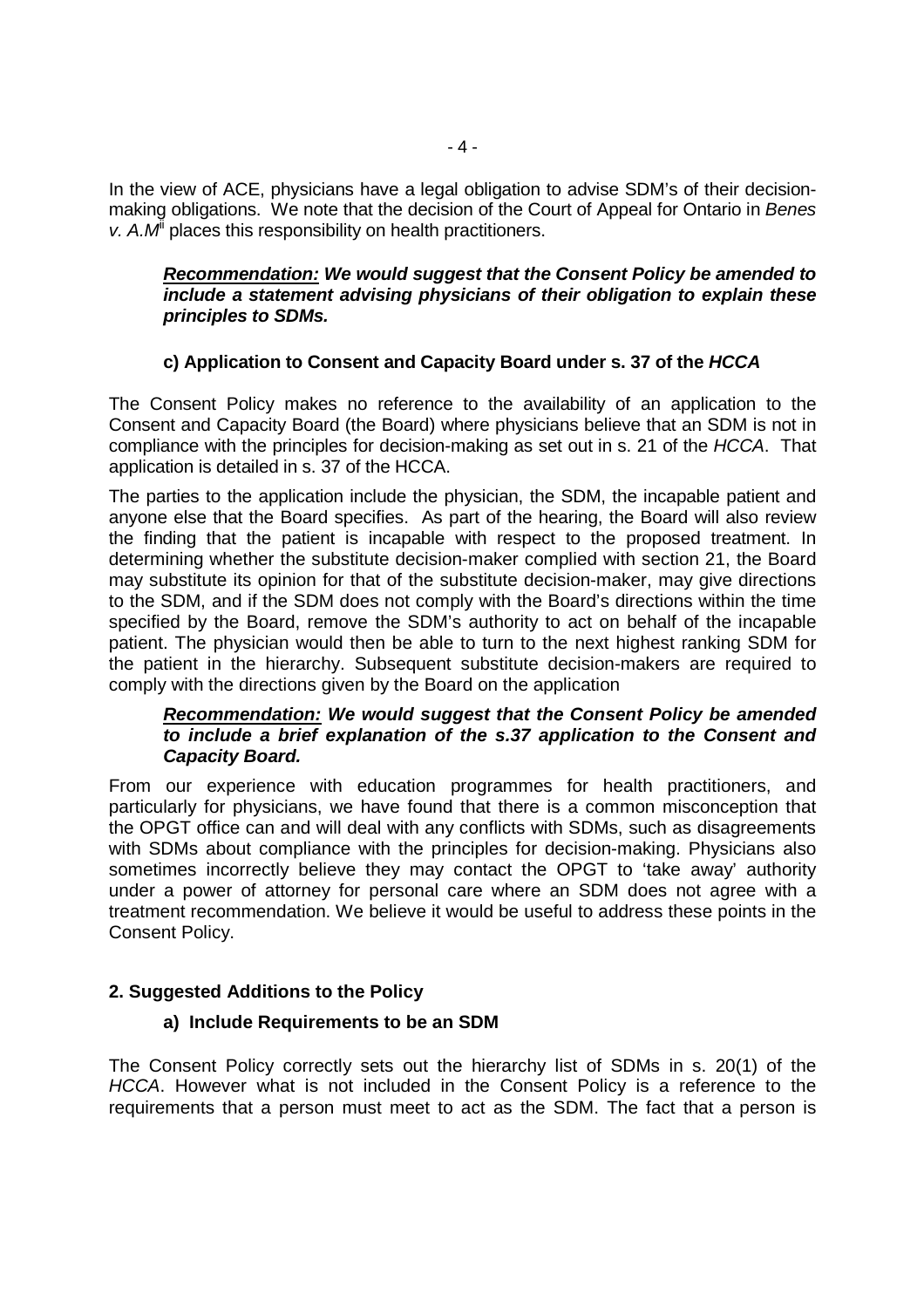highest ranking in the list for the incapable patient is not enough. That person must also meet the requirements as set out in s. 20(2) of the HCCA:

20…(2) A person described in subsection (1) may give or refuse consent only if he or she,

(a) is capable with respect to the treatment;

(b) is at least 16 years old, unless he or she is the incapable person's parent;

(c) is not prohibited by court order or separation agreement from having access to the incapable person or giving or refusing consent on his or her behalf;

(d) is available; and

(e) is willing to assume the responsibility of giving or refusing consent.

In ACE's education sessions, we have frequently been asked by physicians and other health practitioners what they should do if the highest ranking person in the list for the incapable patient is not themselves capable. The answer is simply that the physician may then turn to the next highest ranking person because the person that is incapable cannot meet the requirements to be the SDM. Of course, health practitioners cannot use this authority to select which potential SDM they will deal with.

Health practitioners have also addressed concerns to us about SDMs that are not available or "disappear" when decisions need to be made for incapable patients. Health practitioners should be advised that they may turn to the next highest ranking SDM for the patient in these circumstances if they feel that delay to reaching the first SDM would not be appropriate, considering the patient's needs.

**Recommendation: We would suggest referencing the requirements to act as an SDM set out in s. 20(2) of the HCCA in the Consent Policy. The Consent Policy should also note that, where an SDM is incapable, the physician may proceed to the next SDM on the hierarchy.** 

### **b) Include Contact Information for the OPGT**

We have been advised by physicians that they are not aware of where to call when they need to contact the OPGT for health care decision-making matters. Some physicians have said that they call the OPGT and are advised that the OPGT does not act as SDM. Knowing this to be incorrect, we inquired further of these physicians as to where they called when they got that answer. In more than one instance, the call had not been made to the Treatment Decisions Unit, and they had spoken with someone in another section of the OPGT office that deals with property.

Although these instances where the physician was not properly redirected to the right part of the OPGT office may be rare, this issue has been raised on a number of occasions at physician's education sessions. Also, physicians have told us that they do not call the OPGT although it would be appropriate to do so because the issue they faced needed resolution after 5:00 pm. They assumed that the OPGT Treatment Decisions Unit were available only from 9 to 5, which is incorrect.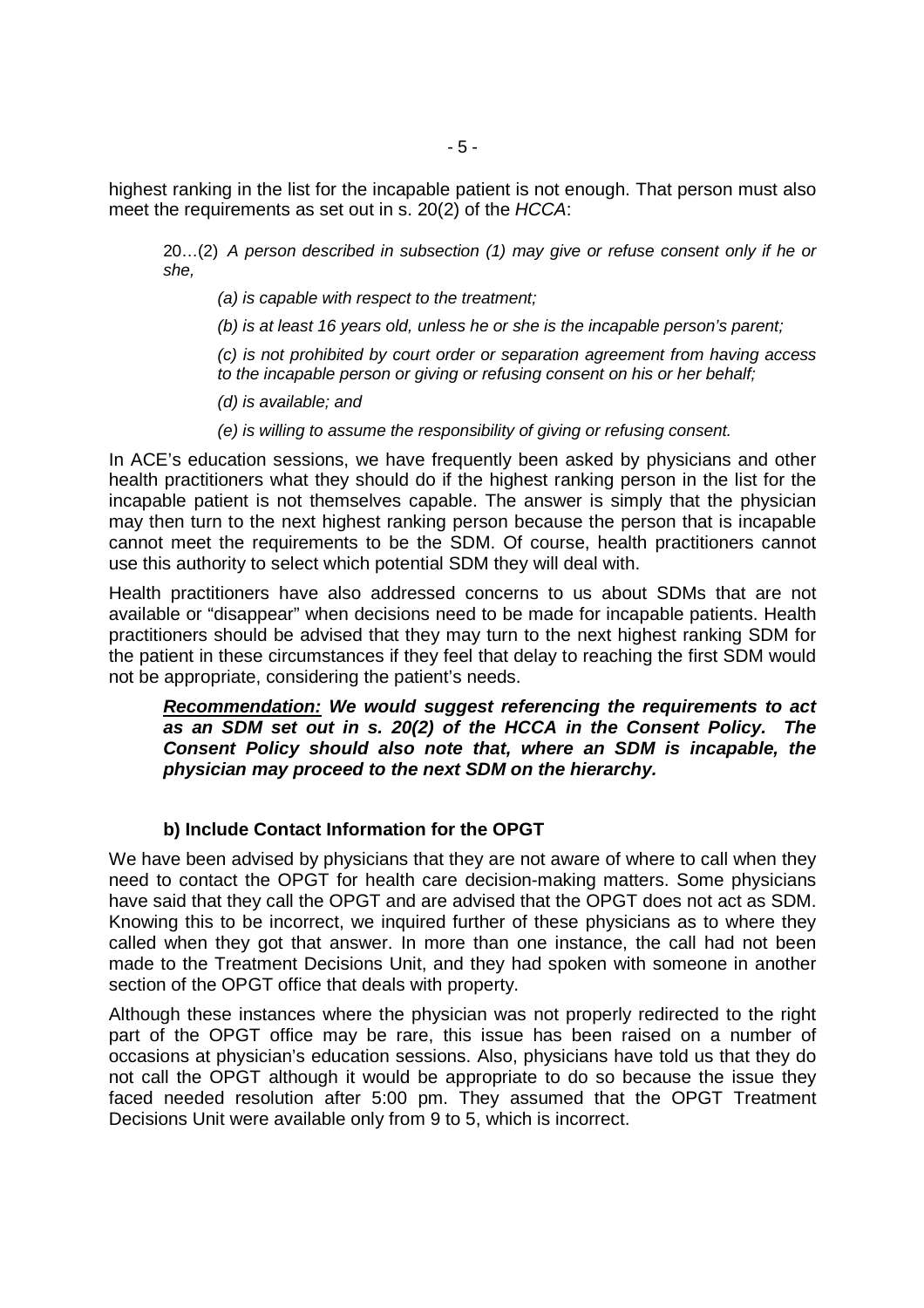It may not be appropriate to include in the policy specific telephone numbers for the OPGT offices as these may change over time, however adding a paragraph to the Consent Policy that provides some direction to physicians as to what part of the OPGT office to contact (Treatment Decisions Unit) , info on the OPGT website where the contact numbers are located, and hours that physicians may expect to reach the OPGT Treatment Decisions Unit would address the questions that are commonly asked about the OPGT office at the education sessions.

### **Recommendation: We would suggest that the Consent Policy be amended to add information on where and how to contact the OPGT Treatment Decision Units.**

## **c) Authority of Wishes/Directions in an Advance Care Plan**

The CPSO has a separate Policy on Decision Making for End of Life that does refer to advance care planning and advance directives. Our comments about that Policy will be in a separate letter. Although this other policy exits, we do suggest that some reference be made in the Consent Policy about advance care planning, and in particular, who interprets the wishes/directions expressed in any advance care plan, whether oral, written, or expressed by other means. The Consent Policy should also note that SDMs cannot advance care plan on behalf of incapable patients.

The End of Life Policy correctly states on page 4 that wishes in an advance directive are to be interpreted by the patient's SDM and are not directions to a health care practitioner and do not constitute a consent or refusal of consent. It may be very worthwhile to include that statement in the Consent policy and reference the End of Life Policy for further details.

We make this recommendation because of the many misunderstandings by health practitioners about advance care planning we have identified in the course of both our education activities, as well as our client work at ACE. Physicians may have experience or training in other jurisdictions where the law may be that health practitioners can take direction from the advance directive and as such, don't know that the law is different in Ontario.

Some physicians have been surprised when we explain Ontario law, as they assume that if something is written down by the patient they are required to take direction from it, like a contract.

When we explain that Ontario law situates such directives within the law of informed consent (except in emergencies), and that informed consent has to come from a person, not a document, physicians understand why the SDM has the authority and responsibility to interpret and apply the directive to determine if it is applicable to the decision to be made. A decision-maker (either the patient if capable, or their SDM if the patient is not capable) can communicate with the physician and contextualize treatment options in the patient's present health condition, consider the applicability of advance directives with that information, and then give or refuse informed consent.